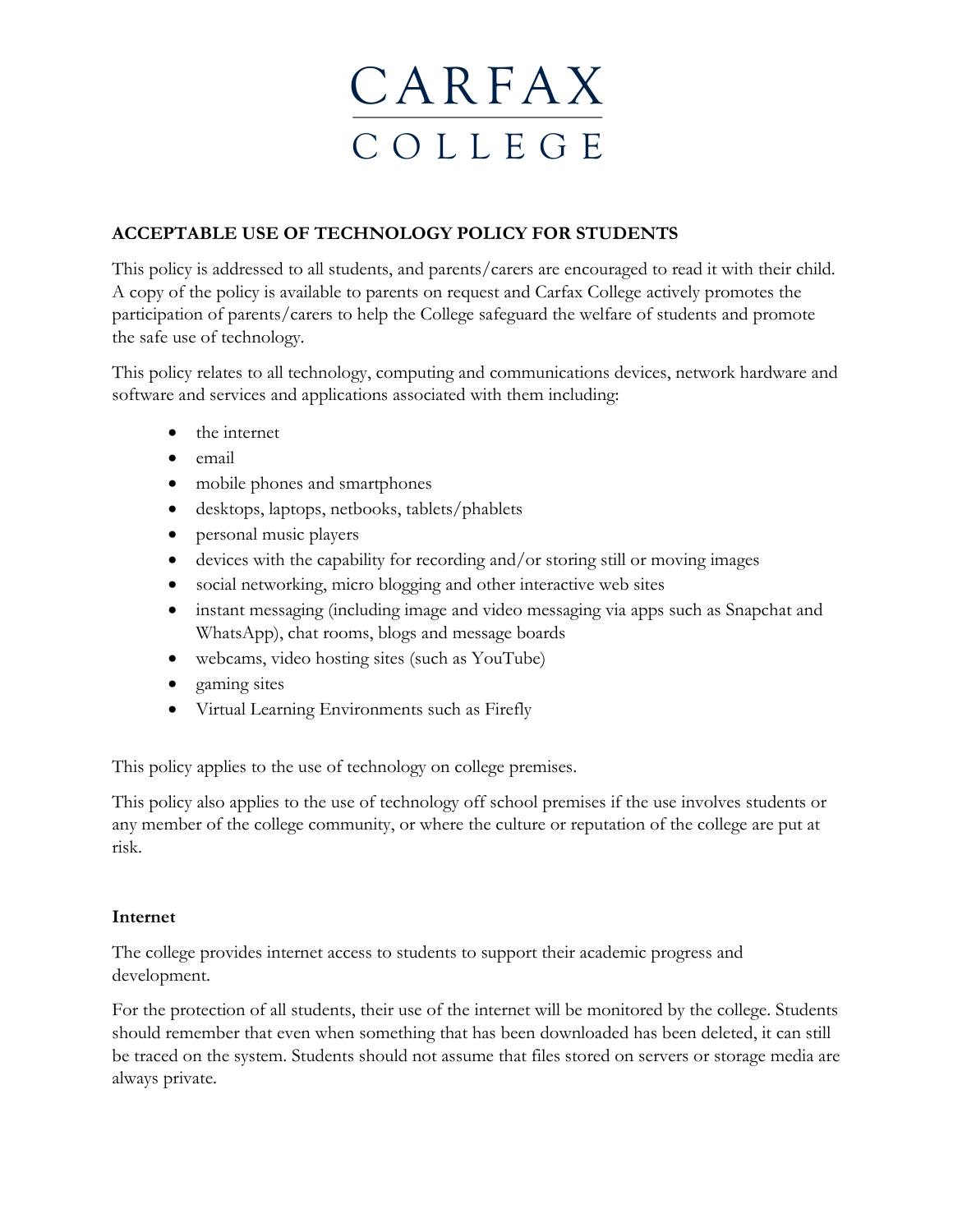

### **Procedures**

Students are responsible for their actions, conduct and behaviour when using technology at all times. Use of technology should be safe, responsible, respectful to others and legal. If a student is aware of misuse by other students s/he should report it to a teacher as soon as possible.

Any misuse of technology by students will be dealt with under the college's Behaviour Policy.

Students must not use their own or the college's technology to bully others. Bullying incidents involving the use of technology will be dealt with under the college's Anti-Bullying Policy. If a student thinks that s/he might have been bullied or that another person is being bullied, s/he should talk to a tutor or other member of staff about it as soon as possible. (See also the college's Anti-Bullying Policy).

If a student is worried about something that s/he has seen on the internet, or on any electronic device, including on another person's electronic device, s/he must tell a tutor or other member of staff about it as soon as possible.

In a case where the student is considered to be vulnerable to radicalisation they may be referred to the Channel programme. Channel is a programme which focuses on support at an early stage to people who are identified as being vulnerable to being drawn into terrorism.

In addition to following the procedures in the relevant policies as set out above, all serious incidents involving technology must be reported to the Designated Safeguarding Lead and the IT Manager who will record the matter centrally in the Technology Incidents Log.

## **Sanctions**

Where a student breaches any of the college rules, practices or procedures set out in this policy or the appendices, the Proprietorial Body of Carfax College have authorised the Principal to apply any sanction which is appropriate and proportionate to the breach in accordance with the college's Behaviour Policy including, in the most serious cases, expulsion. Other sanctions might include: increased monitoring procedures, withdrawal of the right to access the college internet facilities and/or detention. Any action taken will depend on the seriousness of the offence.

Unacceptable use of electronic devices or the discovery of inappropriate data or files could lead to confiscation of the device or deletion of the material in accordance with the practices and procedures in this policy and the college's Behaviour Policy

The college reserves the right to charge a student or his / her parents for any costs incurred to the college as a result of a breach of this policy.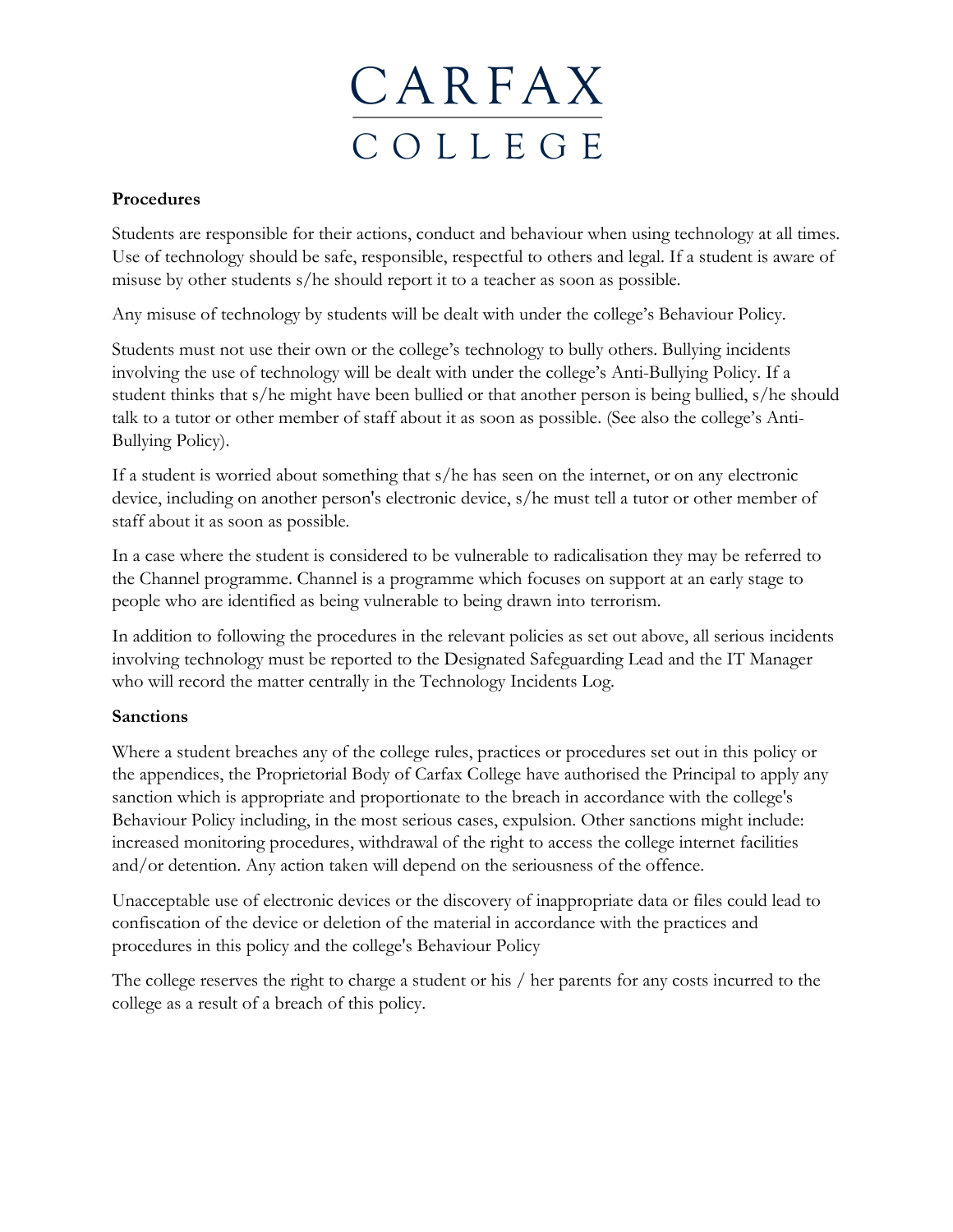

## **APPENDIX 1**

#### **Access and Security**

Access to the internet from the college's devices and network must be for educational purposes only. You must not use the college's facilities or network for personal, social or non-educational use outside the permitted times specified by the School / without the express, prior consent of a member of staff.

You must not knowingly obtain (or attempt to obtain) unauthorised access to any part of the college's or any other computer system, or any information contained on such a system.

No laptop or other mobile electronic device may be connected to the School network without the consent in writing of the IT Manager who in turn will check that appropriate anti-virus software is installed on the device.

Passwords protect the college's network and computer system. You must not let anyone else know your password. If you believe that someone knows your password you must change it immediately.

You must not attempt to gain unauthorised access to anyone else's computer or to confidential information to which you are not authorised to access. If there is a problem with your passwords, you should speak to your tutor or contact the ICT support.

You must not attempt to access or share information about others without the permission of a member of staff. To do so may breach data protection legislation and laws relating to confidentiality.

The college has a firewall in place to ensure the safety and security of the college's networks. You must not attempt to disable, defeat or circumvent any of the School's security facilities. Any problems with the firewall must be reported to your tutor or IT Manager.

The college has filtering systems in place to block access to unsuitable material, wherever possible, to protect the welfare and safety of students. You must not try to bypass this filter.

Viruses can cause serious harm to the security of the college's network and that of others. Viruses are often spread through internet downloads or circulated as attachments to emails. If you think or suspect that an attachment, or other downloadable material, might contain a virus, you must speak to IT Manager before opening the attachment or downloading the material.

You must not disable or uninstall any anti-virus software on the college's computers.

The use of location services represents a risk to the personal safety of students and to college security. The use of any website or application, whether on a college or personal device, with the capability of identifying the user's location while you are on college premises or otherwise in the care of the college is strictly prohibited at all times.

You must not attempt to add applications to the any college devices without the express consent of the IT Manager and the Head of ICT & Computing.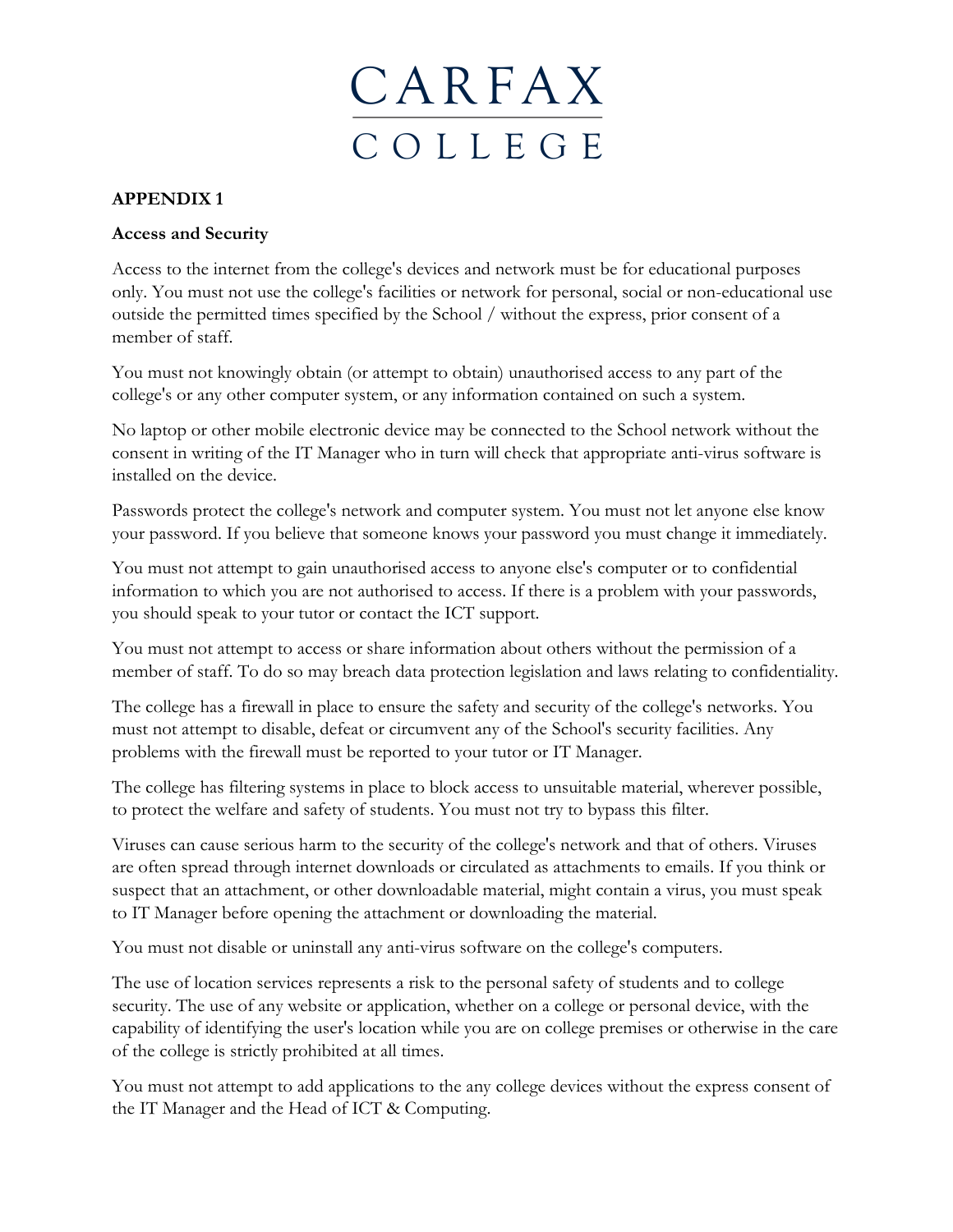Methods for overcoming limitations placed on a school device such as 'jailbreaking' are treated with the upmost seriousness.

## **Use of internet and email**

The college does endeavour to provide continuous internet access. Email and website addresses at the college may change from time to time.

### **Use of the internet**

You must use the college computer system for educational purposes only and are not permitted to access interactive or networking web sites outside the permitted times specified by the college without the express prior consent of a member of staff.

You must take care to protect personal and confidential information about yourself and others when using the internet, even if information is obtained inadvertently. You should not put personal information about yourself, for example your full name, address, date of birth or mobile number, online.

You must not load material from any external storage device brought in from outside the college onto the college's systems, unless this has been authorised by the IT Manager.

You should assume that all material on the internet is protected by copyright and such material must be treated appropriately and in accordance with the owner's rights – you must not copy (plagiarise) another's work.

You must not view, retrieve, download or share any offensive material. Offensive material includes, but is not limited to, content that is abusive, racist, considered to be of an extreme or terrorist related nature, sexist, homophobic, any form of bullying, pornographic, defamatory or criminal activity. Use of technology in this way is a serious breach of discipline and may constitute a serious criminal offence. You must tell a member of staff immediately if you have accidentally read, downloaded or have been sent any offensive material or material that is inappropriate, including personal information about someone else.

You must not communicate with staff using social networking sites or other internet or web based communication channels unless this is expressly permitted for educational reasons.

You must not bring the college into disrepute through your use of the internet.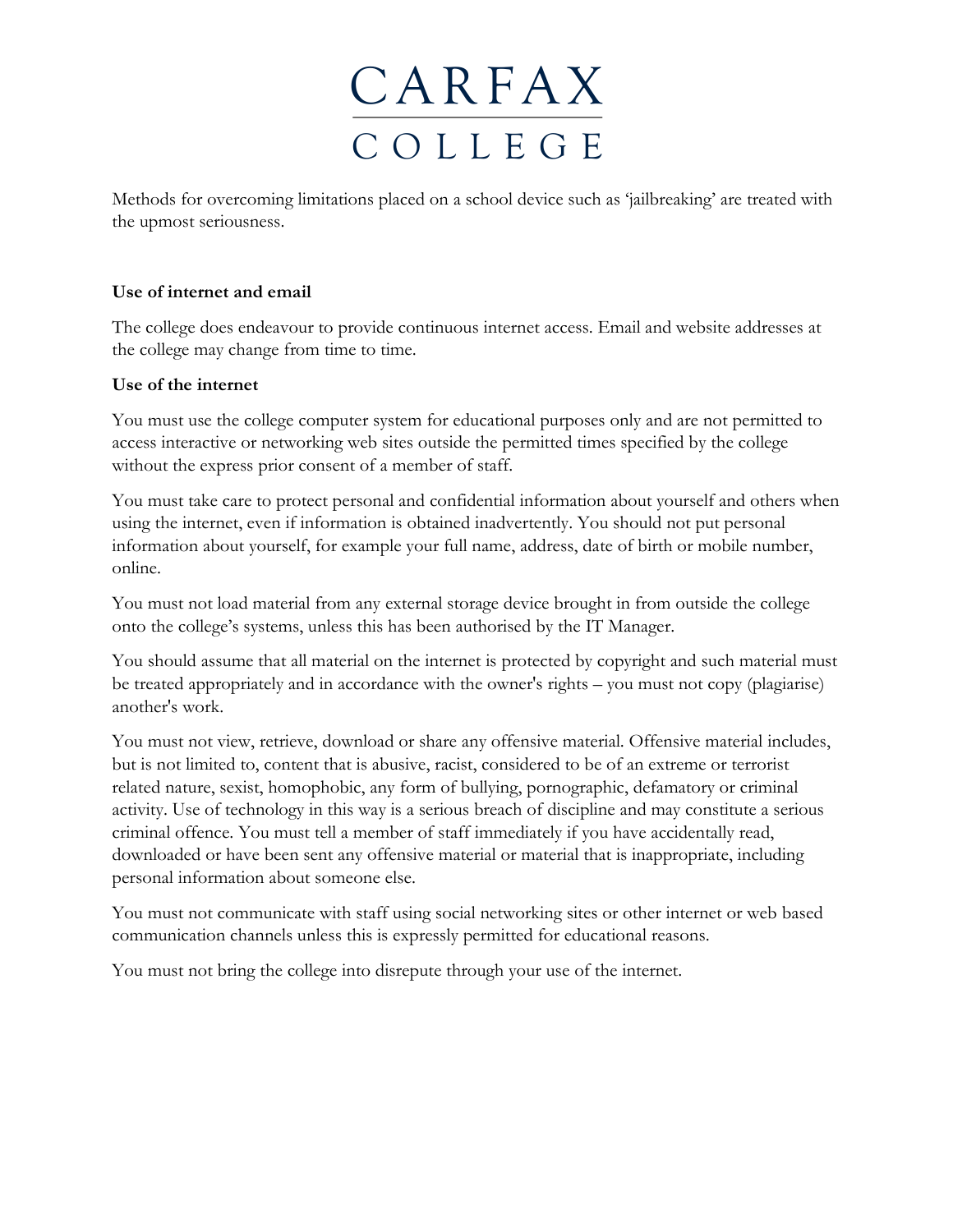

### **Use of email**

You must not use any personal web-based email accounts such as Gmail, Yahoo or Hotmail through the college's network outside the permitted times specified by the college without the express, prior consent of a member of staff.

You must not read anyone else's emails without their consent.

## **Use of mobile devices**

"Mobile electronic device" includes but is not limited to mobile phones, smartphones, smart watches, tablets, laptops and MP3/MP4 players.

All mobile electronic devices brought onto college premises are not permitted to be registered on the college's Wi-Fi network.

Students are not permitted to use their mobile phones or smartphones (including the use of smart watches) in lessons unless their tutor has given permission for them to do so.

All devices are brought into college at the student's own risk. All devices should require a pass code or password to be unlocked and this should never be divulged to any other student. Please be aware that the school insurance does not cover the loss of mobile phones.

You must not bring mobile electronic devices into examination rooms under any circumstances, except where special arrangements for the use of a tablet or laptop have been agreed with the Principal in writing.

You must not communicate with staff using a mobile phone (or other mobile electronic device), except when this is expressly permitted by a member of staff, for example when necessary during an educational visit. Any such permitted communications should be brief and courteous.

Use of electronic devices of any kind to bully, harass, intimidate or attempt to radicalize others will not be tolerated and will constitute a serious breach of discipline, whether or not you are in the care of the college at the time of such use. Appropriate disciplinary action will be taken where the college becomes aware of such use (see the college's Anti Bullying Policy and Behaviour Policy) and the college's safeguarding procedures will be followed in appropriate circumstances (see the college's Safeguarding and Child Protection Policy and Procedures).

Mobile electronic devices may be confiscated and searched in appropriate circumstances. You may also be prevented from bringing a mobile electronic device into the college temporarily or permanently and at the sole discretion of the Principal.

The college does not accept any responsibility for the theft, loss of, or damage to, mobile electronic devices brought onto college premises, including devices that have been confiscated or which have been handed in to staff.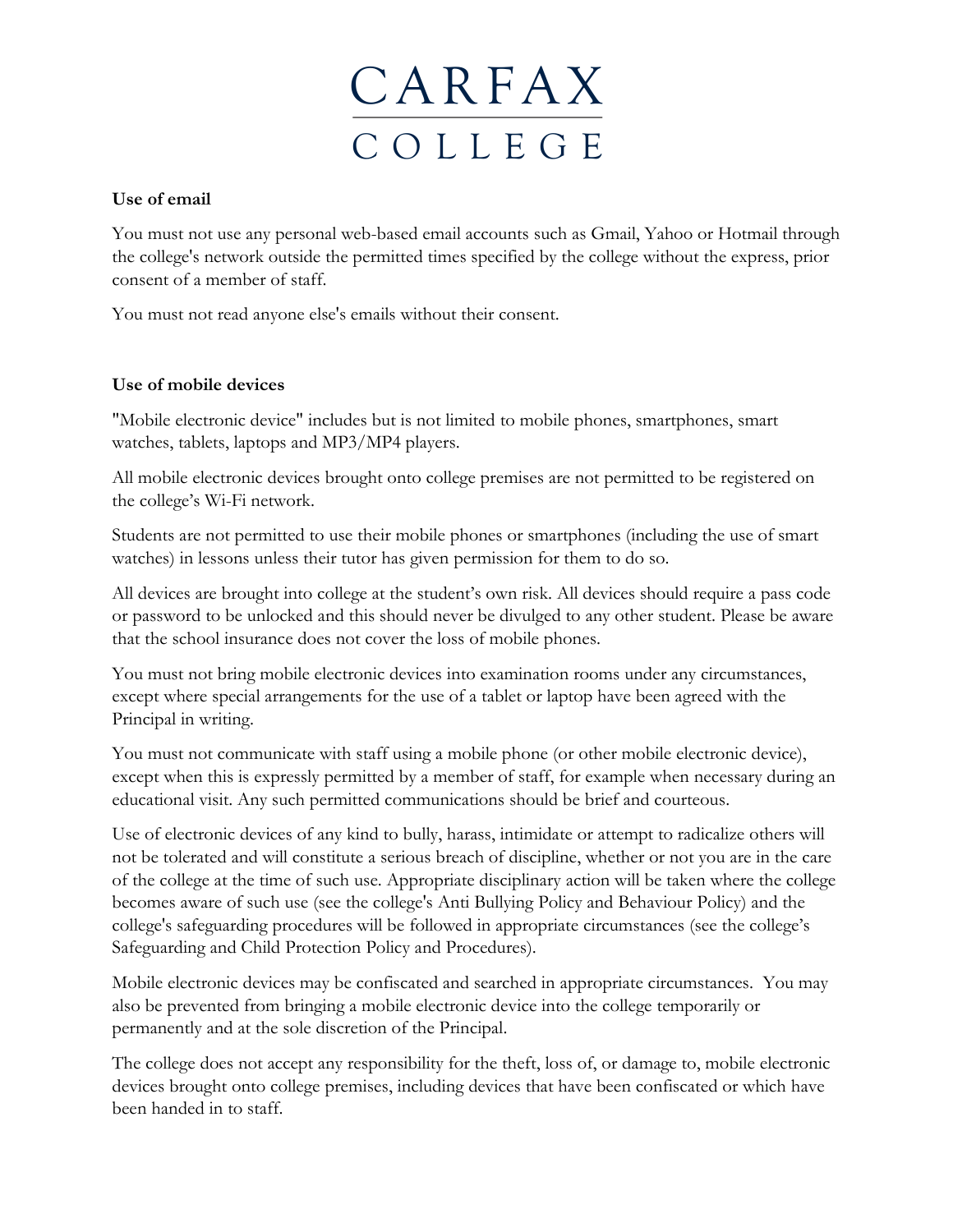#### **Photographs and images**

Using photographic material of any kind to bully, harass or intimidate others will not be tolerated and will constitute a serious breach of discipline.

No photograph or video should be taken of any other student or staff member without their express permission.

You may only use cameras or any mobile electronic device to take a still or moving image with the express permission of the member of staff in charge and with the permission of those appearing in the image.

You must allow staff access to images stored on mobile phones, cameras or devices and must delete images if requested to do so.

The posting of images which in the reasonable opinion of the Principal is considered to be offensive or which brings the school into disrepute on any form of social media or websites such as YouTube etc. is a serious breach of discipline and will be subject to disciplinary procedures whatever the source of the material, irrespective of whether the image was posted using School or personal facilities.

### **Sexting**

'Sexting' means the taking and sending or posting of images or videos of a sexual or indecent nature, usually through mobile picture messages or webcams over the internet.

Sexting is strictly prohibited, whether or not you are in the care of the School at the time the image is recorded and / or shared.

Sexting may also be a criminal offence, even if the picture is taken and shared with the permission of the person in the image.

Remember that once a photograph or message is sent, you have no control about how it is passed on. You may delete the image but it could have been saved or copied and may be shared by others.

Images shared online become public and may never be completely removed. They could be found in the future by anyone, even by universities and future employers.

The School will treat incidences of sexting (both sending and receiving) as a breach of discipline and also as a safeguarding matter under the School's child protection procedures (see the School's Safeguarding and Child Protection Policy).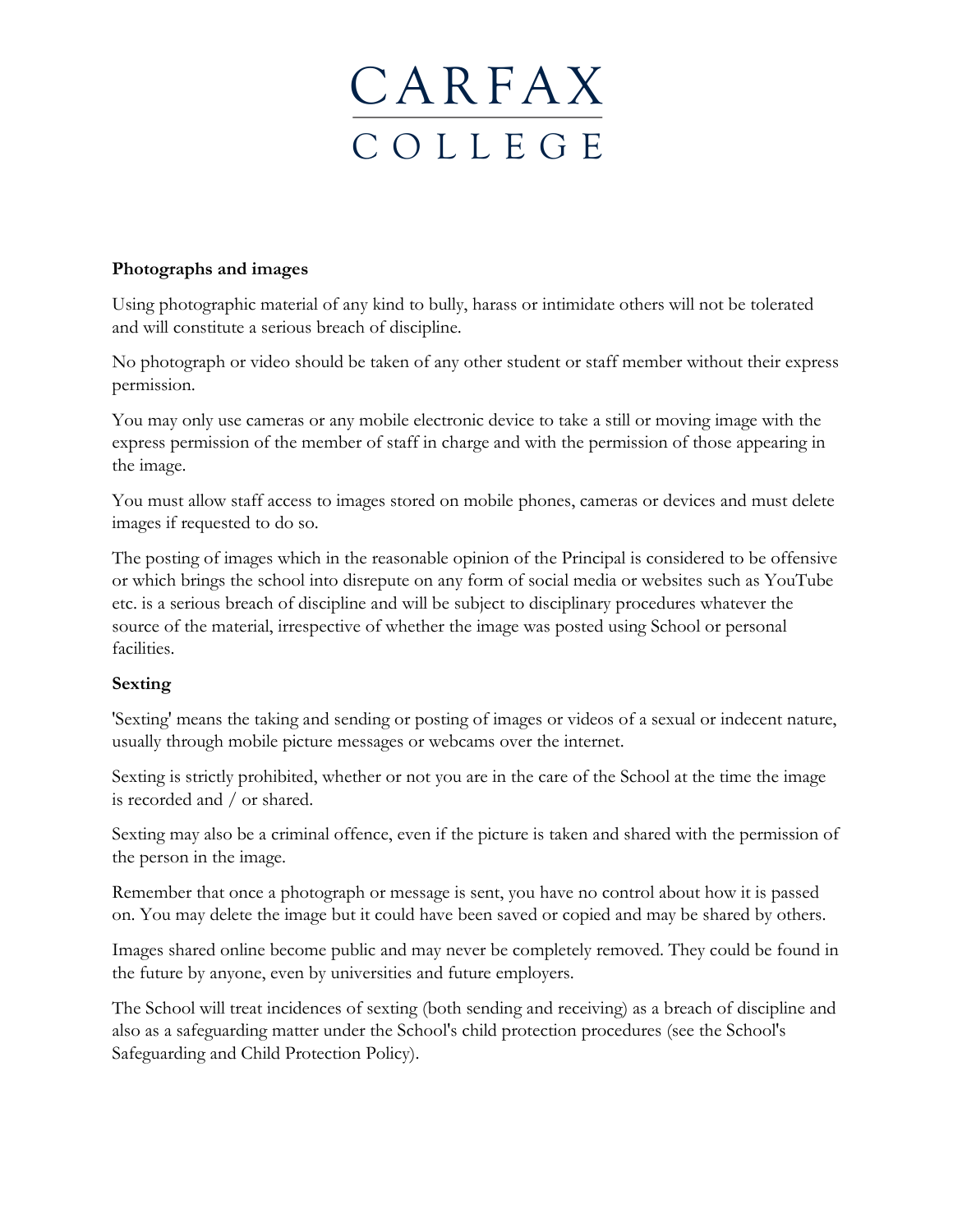If you are concerned about any image you have received, sent or forwarded or otherwise seen, speak to any member of staff for advice.

## **Safe use of technology**

Carfax College wants students to enjoy using technology and to become skilled users of online resources and media. It recognises that this is crucial for further education and careers.

The college will support students to develop their skills and make internet access as unrestricted as possible, whilst balancing the safety and welfare of students and the security of our systems. Students are educated about the importance of safe and responsible use of technology to help them to protect themselves and others online.

Students may find the following resources helpful in keeping themselves safe online:

http://www.thinkuknow.co.uk/

http://www.childnet.com/

http://www.childline.org.uk/Pages/Home.aspx

[http://www.ceop.police.uk](http://www.ceop.police.uk/)

### Remember **SAFEBOOK:**

- **THINK** before you post a message or image
- Only connect with **FRIENDS**
- Be **KIND** to others
- Don't share your **PASSWORD**
- Keep your settings **PRIVATE**
- Don't be **HURTFUL** to others

If you are unhappy with something that you receive via social media, the internet or email…

## **TELL, UNFRIEND, BLOCK, REPORT**